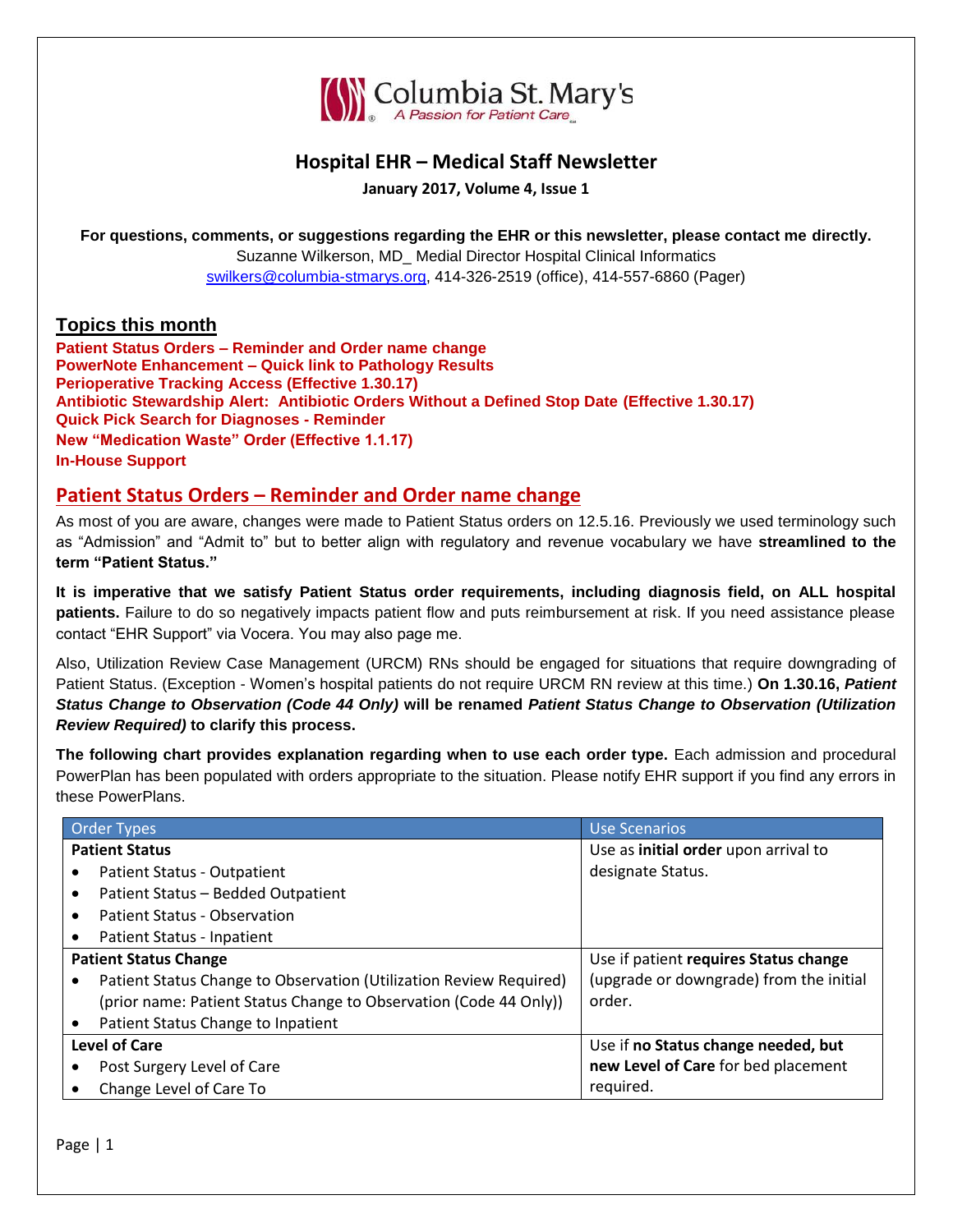# **PowerNote Enhancement – Quick link to Pathology Results**.

A Quick link to *Pathology Results* has been added to the following custom PowerNote templates: Hospital Progress Note, Hospital Consult Note, H+P, Critical Care Note, and Discharge summary. It can be found in the Results Review section.

|                                                    | <b>Results Review <hide structure=""> <use free="" text=""></use></hide></b>                                                                                                                       |
|----------------------------------------------------|----------------------------------------------------------------------------------------------------------------------------------------------------------------------------------------------------|
| Laboratory results)                                | $(\text{lnpt.}$ Lab results $(ST)$<br>No qualifying data available<br>/Lab results from flowsheet / Microbiology cultures from flowsheet / Additional microbiology cultures from flowsheet / OTHER |
| Positive Culture and<br><b>Sensitivity Results</b> | Pos Bacterial Culture & Sensitivity (ST) - Current Encounter only / OTHER                                                                                                                          |
| Pathology results                                  | Launch Path from flowsheet COTHER                                                                                                                                                                  |
| Radiology results                                  | Launch Rad interp from flowsheet / OTHER                                                                                                                                                           |

# **Perioperative Tracking Access (Effective 1.30.17)**

**Starting 1.30.16 the Tool Bar for all Providers will have a link to the Perioperative Tracking board.**

|              | P PowerChart Organizer for Testing1 CPOE, CPOE Provider eRx |  |  |                                                                                           |  |  |
|--------------|-------------------------------------------------------------|--|--|-------------------------------------------------------------------------------------------|--|--|
|              |                                                             |  |  | Task Edit View Patient Chart Links Notifications Patient List Help                        |  |  |
|              |                                                             |  |  | Message Center & Patient List En Scheduling Perioperative Tracking uality Measures & Home |  |  |
|              |                                                             |  |  | E Surgery Schedules & Medscape   HA Coend H Exit   Calculator 80 AdHoc & PM Cor           |  |  |
|              |                                                             |  |  |                                                                                           |  |  |
| Dationt List |                                                             |  |  |                                                                                           |  |  |

The Perioperative Tracking board provides useful information regarding the surgical schedule including surgeon, procedure, actual start/end times, and patient location.

| en: "Today's OK Schedule |               | <b>TOTal Cases: 44 10</b> |                                       |  |                              |                                                                               |                                        |        |                                                 |                          |                      |
|--------------------------|---------------|---------------------------|---------------------------------------|--|------------------------------|-------------------------------------------------------------------------------|----------------------------------------|--------|-------------------------------------------------|--------------------------|----------------------|
| AddC OR                  | Surgeon       |                           | Sch Str Icon Current Location PT Name |  |                              | Age Act Str Procedures                                                        | Priv Comment                           | Update |                                                 | Anes/Enc Anesthesiologis | OR RN                |
| OP3N                     | <b>Botros</b> | 11:25                     | $10:00 - $ In PACU II                 |  | $59 \times 10:34 -$<br>10:44 | Bronchoscopy Flexible (Left) "w/ Resp Called {Tom}<br>washings and brushings" | No Cytology/Printed                    |        | MAC.<br>Day<br>Surgery                          | Zhang                    | Mariya               |
| OR 02                    | Durkin        | $10:00 -$<br>13:20        | Out OR                                |  | 26 v 10:32 -<br>12:35        | Parotidectomy (Right)<br>"Superficial with NIM"                               | Nerve Integrity Monitor/copy<br>Shelly |        | <b>General</b><br>Temporar<br>Outpt In A<br>Bed | Boulanger                | Diane:<br>Michelle L |
| OR 02                    | Gogan         | $13:30 -$<br>14:50        | Surgery Start                         |  | 52 y 13:45                   | Tracheostomy (None)                                                           | RM 4255                                |        | General<br>Intensive<br>Care                    |                          | Jean M               |

#### **Icon Glossary for Perioperative Tracking board**

| <b>In Day Surgery</b> |  | <b>Out PACU I</b>       |
|-----------------------|--|-------------------------|
| <b>In Holding</b>     |  | <b>In PACU II</b>       |
| In OR                 |  | <b>Out PACU II</b>      |
| <b>In PACU I</b>      |  | <b>Add-On indicator</b> |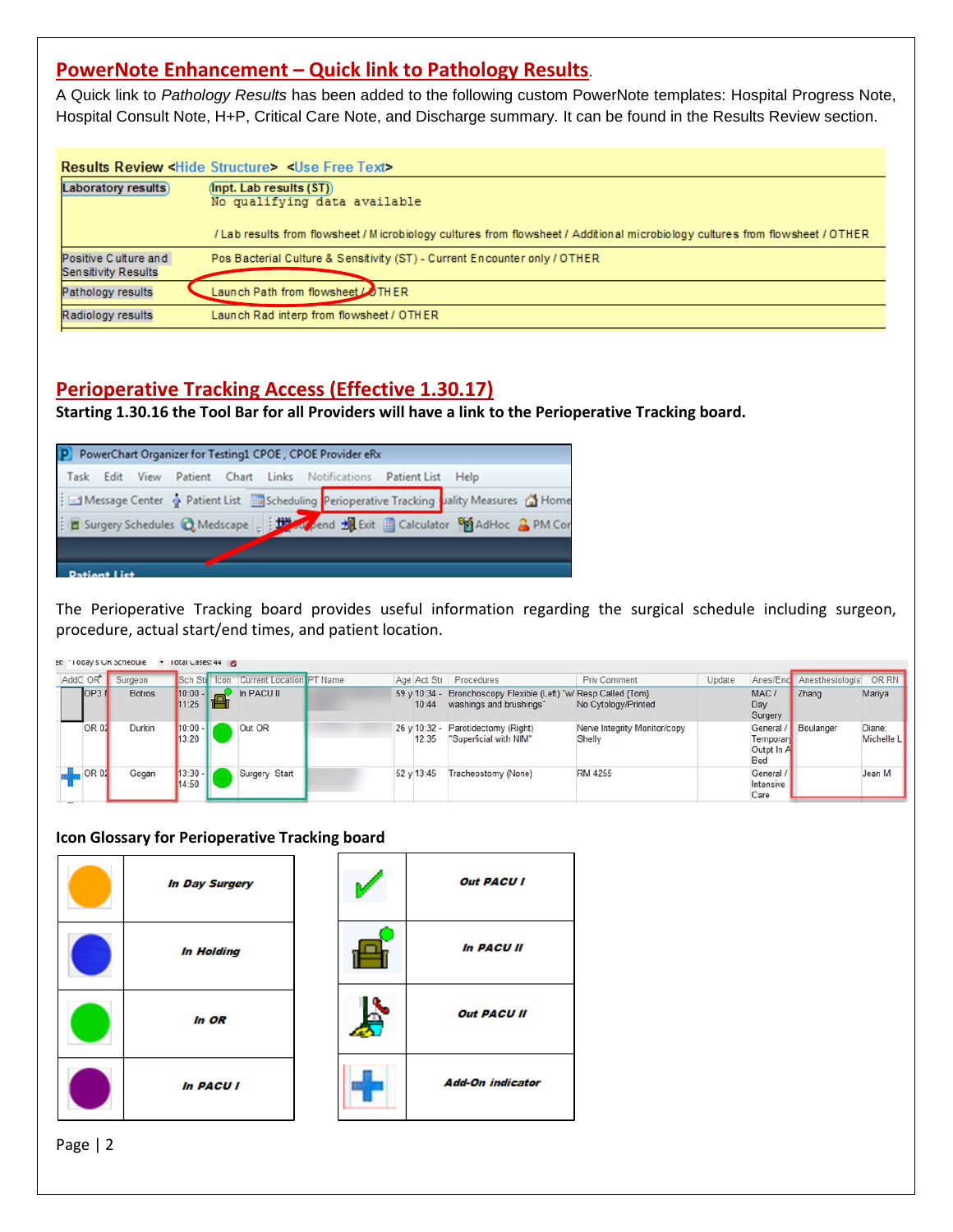## **Antibiotic Stewardship Alert: Antibiotic Orders Without a Defined Stop Date**

# **(Effective 1.30.17)**

Overuse of antimicrobial agents is a problem found in most health care institutions. Inappropriate use not only exposes patients to possible adverse events and drug interactions but also applies selective pressure on bacteria, leading to the development of multi-drug resistant organisms or opportunistic infections.

Daily review of antibiotic necessity helps ensure therapeutic, prophylactic, and empiric antimicrobials are not continued inappropriately or inadvertently for prolonged periods.

**Starting 1-24-16, an alert will fire in EHR when an antibiotic order has been active for > 96 hours AND does not have an assigned stop date.** (The alert fires when any other order is placed.) The alert will prompt the provider to discontinue the antibiotic if no longer needed, or assign a stop date. If antibiotic is not discontinued or stop date not assigned, this alert will continue to fire and you will be contacted by pharmacy staff.

| Discern: (1 of 1) |                                                                                                                                                                                                                                                         |
|-------------------|---------------------------------------------------------------------------------------------------------------------------------------------------------------------------------------------------------------------------------------------------------|
| <b>Cerner</b>     | <b>Antibiotic Stewardship Alert</b>                                                                                                                                                                                                                     |
| stop date.        | Order levoFLOXacin prescribed by WILKERSON, SUZANNE M, has been active for ><br>96 hours without a defined stop date. Please assess need for continuing antibiotic<br>therapy. Discontinue if no longer needed. Or, modify order and assign appropriate |
| lfire.            | If antibiotic is not discontinued or stop date not assigned, this alert will continue to                                                                                                                                                                |
|                   | ΠK                                                                                                                                                                                                                                                      |

# **Quick Pick Search for Diagnosis – Reminder**

To quickly enter a detailed diagnosis, use the quick search box to enter diagnoses. Do NOT use the **+**Add button.

| Diagnosis [Problem] being Addressed this Visit |                    |      |         |                                             |
|------------------------------------------------|--------------------|------|---------|---------------------------------------------|
| Modify = Convert<br>Add                        | Active<br>Display: |      | $\cdot$ | heart failure le                            |
|                                                |                    |      |         | Left heart railure (150.1)                  |
| Annotated Display                              | Date               | Code |         | Clinical Dx Left HF (heart failure) (150.1) |
|                                                |                    |      |         | Left-sided heart failure (I50.1)            |
|                                                |                    |      |         | LHF (left heart failure) (I50.1)            |

## **New "Medication Waste" Order (Effective 1.1.2017)**

Medicare mandated, as of 1.1.17, any waste which occurs during compounding of certain categories of medications be documented in the patient's medical record.

The new "Medication Waste" order will display on the Orders tab and MAR summary after pharmacy places the waste charge. No action needs to be taken by Providers with these orders. The order will auto discontinue immediately upon placement. These orders will appear primarily on outpatient type encounters.

|    |               |  |                                                                             |           |                                 | 67 E.J<br>-                                                                                            |                           |
|----|---------------|--|-----------------------------------------------------------------------------|-----------|---------------------------------|--------------------------------------------------------------------------------------------------------|---------------------------|
|    |               |  | Displayed: All Active Orders   All Inactive Orders   All Orders 5 Days Back |           |                                 | Time View                                                                                              | 12/16/2016<br>0000 - 2359 |
| D. |               |  | P Order Name                                                                | Status    | D., Details                     | <b>Scheduled</b><br>Medication Waste (Xobur Waste)                                                     |                           |
|    | 4 Medications |  |                                                                             |           |                                 | 75 mg. Soln, As Directed, Once, Start Date: 12/14/16 12:00:00 CST.<br>Stop date: 12/14/16 12:00:00 CST |                           |
|    |               |  | Medication Waste (Xolair Waste)                                             | Completed | 75 mg, Soln, As Directed, Once, |                                                                                                        |                           |

Page | 3